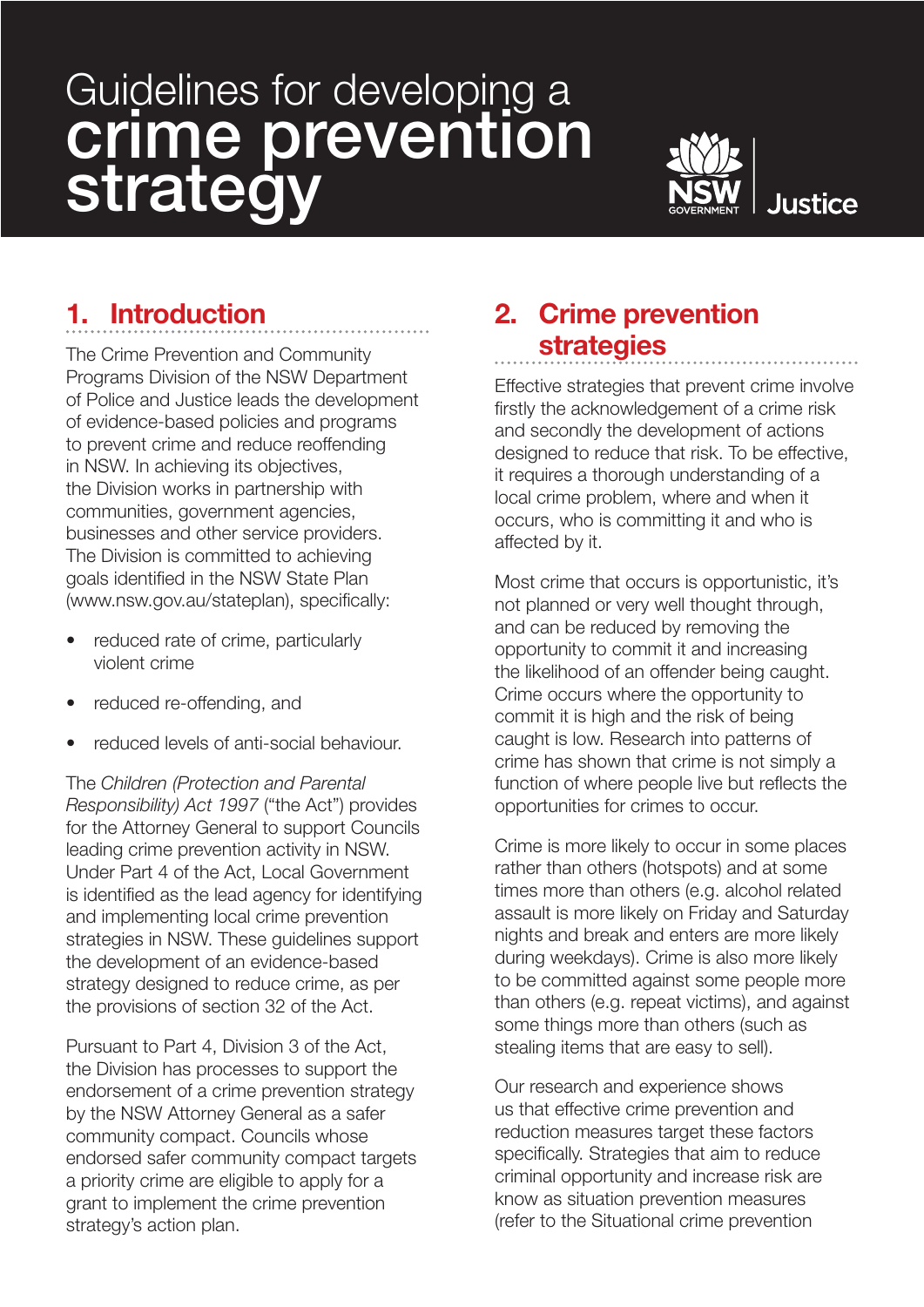factsheet on the Preventing Crime website: www.crimeprevention.nsw. gov.au/Lawlink/cpd/ll\_cpdiv.nsf/vwFiles/ SituationalCrimePreventionFactsheet March2008.pdf. It is these situational crime prevention techniques that are most effective in local crime prevention activities and should be the focus of a local crime prevention strategy. The "Twenty-five techniques of situational crime prevention" (page 2 of the factsheet) is useful for identifying local factors that may encourage or control crime.

## 3. Developing a crime prevention strategy

There are five key stages in the development of a crime prevention strategy

- 1. Develop a crime profile
- 2. Research crime prevention approaches
- 3. Negotiate support
- 4. Develop an action plan
- 5. Implement and monitor your crime prevention strategy.

## 3.1 Develop a crime profile

A crime profile will allow you to get a clear idea of the types of crime affecting your area and help you to determine what type of crime will be the focus of your strategy. The crime profile should identify the level and types of the crime; where the crime occurs; and the factors that influence the incidence of that crime in a local setting. Acknowledgement of where and why a crime is occurring, who is committing it, and who are the victims of it will enable you to develop strategies that can specifically reduce that crime. A crime profile should be developed in partnership with your Police Local Area Command.

#### Data analysis

Analysis of crime trends in your local government area will help identify the most prevalent crime(s). The "LGA Ranking" and "Crime Trends" tools on the Bureau of Crime Statistics and Research (BOCSAR) website can be used to identify where your LGA is ranked in NSW for key crimes, as well as long term trends for these crimes. When considering the key crime(s) to be targeted in your LGA, consider those crimes that have the greatest number of reported incidents; are consistently ranked significantly higher than NSW averages for that crime; and/or those that continually increase at a higher rate than they increase elsewhere in NSW.

The BOCSAR website (www.lawlink. nsw.gov.au/bocsar) provides data for your whole LGA. Your Police Local Area Command can complement this data with details of key locations for crimes within the LGA; the factors that contribute to the occurrence of the crime; and a profile of who is involved in this crime, considering both offenders and potential victims.

Police will also be able to advise if there are any factors that may have caused a sudden increase in a crime, or whether the crime is likely to be impacted by other factors such as targeted Police operations. This information is essential to ensuring that your crime prevention strategy is relevant and targeted to local circumstances.

When considering crime data, it is important to note that certain crimes, such as assault and malicious damage, are often not reported. To gain evidence into the levels of under-reported crime, consult Police and consider data such as input from hospital admissions, reports to hotlines and Council registers (e.g. complaints, maintenance or graffiti). The data that informs your crime prevention strategy should be used as the baseline data for your evaluation.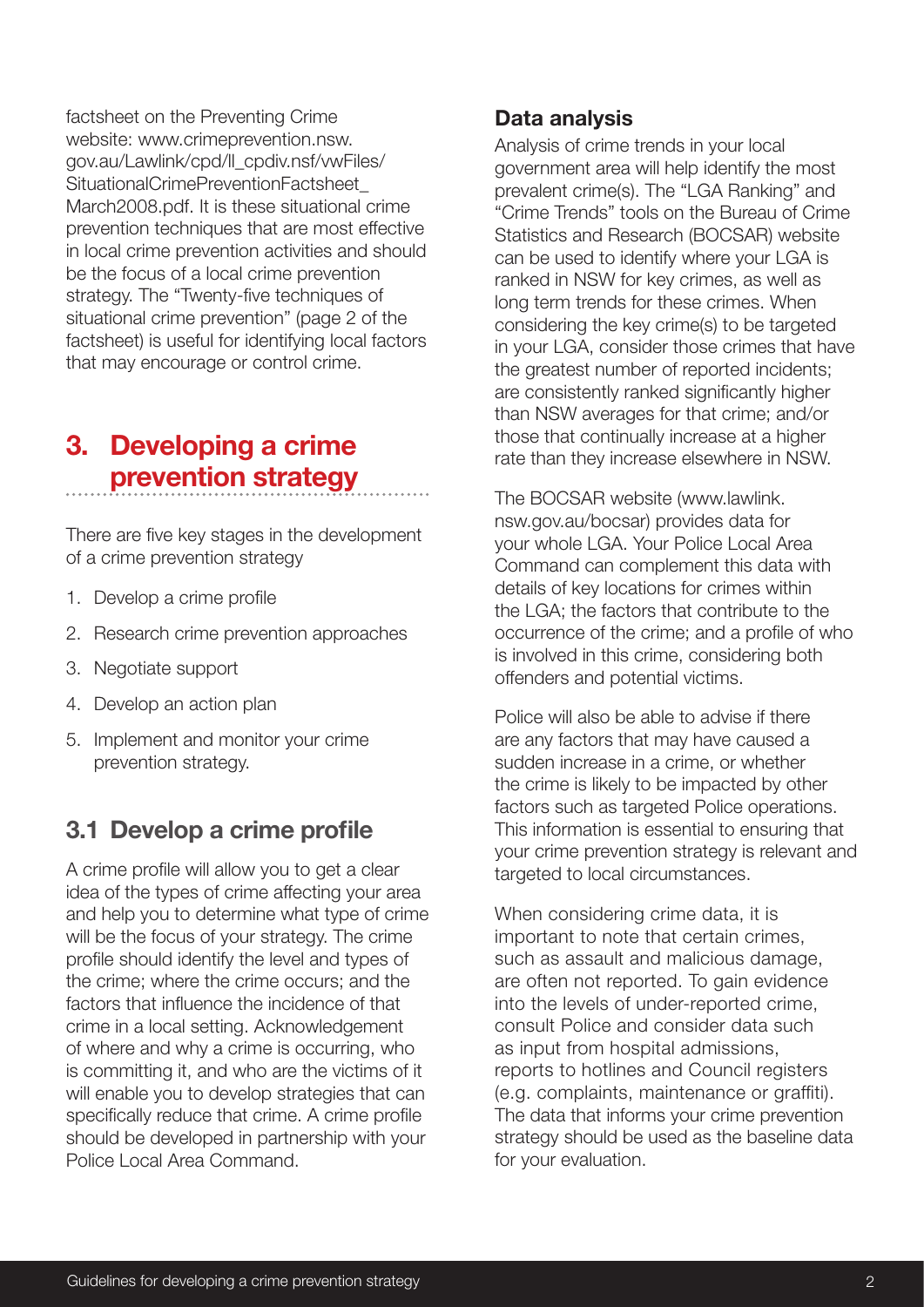#### Situational analysis

Once you have identified the crime you wish to target, use the 25 techniques of situational crime prevention tool to analyse the environment where crimes are most prevalent and explore why crimes occur there. Consider whether environmental design, maintenance or surveillance factors make it easier for crime to occur. If so, seek support from Police to conduct a Crime Prevention Through Environment Design (CPTED) audit. Factors such as poor lighting, overgrown foliage and placement of barriers or signage may be reducing the opportunity for natural surveillance.

Try to gain an understanding of why victims and offenders are in the area, and consider whether there is a chance to reduce the opportunity for offending, or reduce the vulnerability of potential victims. Give thought as to whether levels of offending are influenced by factors such as transport to or from the space; the service of alcohol in or near the space; or whether there are other attractions or services that could exacerbate crime, or that could potentially discourage crime.

Consult with Police and service providers to gain insight into other factors that contribute to the incidence of the crime in the area. Consider community input provided through community consultations for social and other planning purposes recently undertaken. Where further input is required, utilise existing community and service provider networks and interagencies to gain a broad perspective on the factors contributing to crime in the area.

Ensure that you actively engage agencies, businesses or community representatives who have information or expertise regarding the crime, victims and offenders, and potential victims and offenders. You should also consult with your Police

Local Area Command regarding their priorities and confirm that Police are in agreement with your proposed target crime.

Once you have considered all input, you need to consider whether you have access to the expertise, ability, resources and commitment needed to implement the Action Plan that will reduce the identified target crime. Consider what agencies and resources you can access, and ascertain their willingness to commit to a project.

#### 3.2 Research crime prevention approaches

Once you have decided on the crime to be targeted, you should research actions or activities that have been proven to positively impact on the crime you are targeting. When considering suitable actions, ensure that they have been designed to reduce the risk factors and increase the protective factors relating to crime in your community.

For example, if you are researching actions or activities to reduce break and enter crimes, you would initially focus on target hardening, making it harder for the crime to be committed. If you also wanted to reduce the motivation for offenders, you would need to understand why they committed the crime and consider which agency is best placed to implement actions specifically designed to address those risk factors. Ensure that any actions or activities you consider have evidence in support of any outcomes claimed.

A review of crime prevention projects implemented by NSW councils came to a number of conclusions regarding the crime prevention approaches that councils were most effective at implementing. The report found that: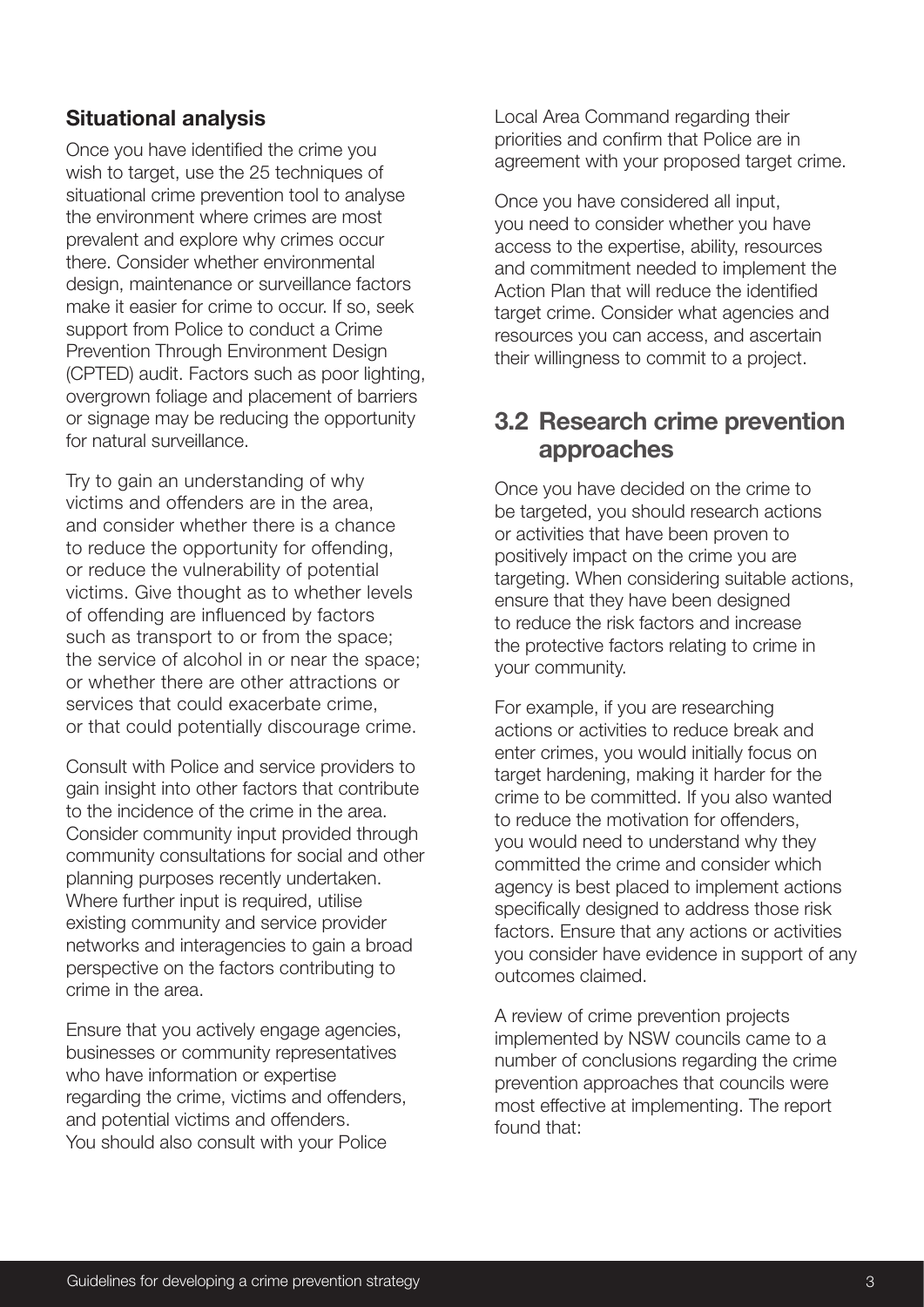- Efficiently and effectively designed, managed and implemented programs are more likely to be successful than those that are not.
- Programs that have an employed program officer to oversee the program are more likely to be successful than those that do not.
- Programs that aimed to reduce theft crimes such as break enter and steal, steal from dwelling and steal from a retail store were most consistently successful.
- There was no evidence of community arts programs having successfully achieved a reduction in crime.
- Programs targeted at families and parents have generally been unsuccessful.
- No significant relationships were found between awareness raising strategies and changes in levels of crime reporting.

Generally, this review suggests that councils are most effective at implementing situational crime prevention activities. Crime prevention strategies should be developed in close consultation with Police to ensure that your action plan complements local police activity.

The following are useful resources for identifying evidence based crime prevention strategies:

- www.crimeprevention.nsw.gov.au
- www.crimereduction.homeoffice.gov.uk
- www.popcenter.org

## 3.3 Negotiate support

Once you have decided what strategies you are going to implement, you need to engage the support of any agencies that have an influence over the factors causing the crime or that may limit it (refer to Stakeholder

engagement factsheet, which is available at www.crimeprevention.nsw.gov.au/ Lawlink/cpd/ll\_cpdiv.nsf/vwFiles/ StakeholderEngagementFactsheet\_ March2008.pdf.

For example if your analysis showed a problem with alcohol related crime in a particular area you would need to negotiate support with local licensees and transport providers as a start. You should also negotiate access to any data that you require to enable you to measure the impact of your action plan. Police should always be actively involved in the design and implementation of a crime prevention strategy. Your Police Local Area Command may have established a Community Safety Precinct Committee (CSPC). The CSPC may be able to provide assistance with the implementation and monitoring of your crime prevention strategy. Other participating agencies will vary depending on what crime you are targeting.

For example, if an action plan targets alcohol related assault, you should consider engaging representation from a local Liquor Accord; the Office of Liquor, Gaming and Racing; licensees; transport providers; Chamber of Commerce and health workers. If you are aiming to reduce retail theft, you should consider engaging the Chamber of Commerce; individual business owners, managers and security staff; shopping centre management; and the local Council.

If you have evidence that a particular group within your community is affected by the target crime, either as victim or offender, you should consult with a relevant network or inter-agency that represents or advocates for that group. For example, if a crime prevention strategy targets a crime that disproportionately impacts on young people, then youth representatives and youth service providers should be involved.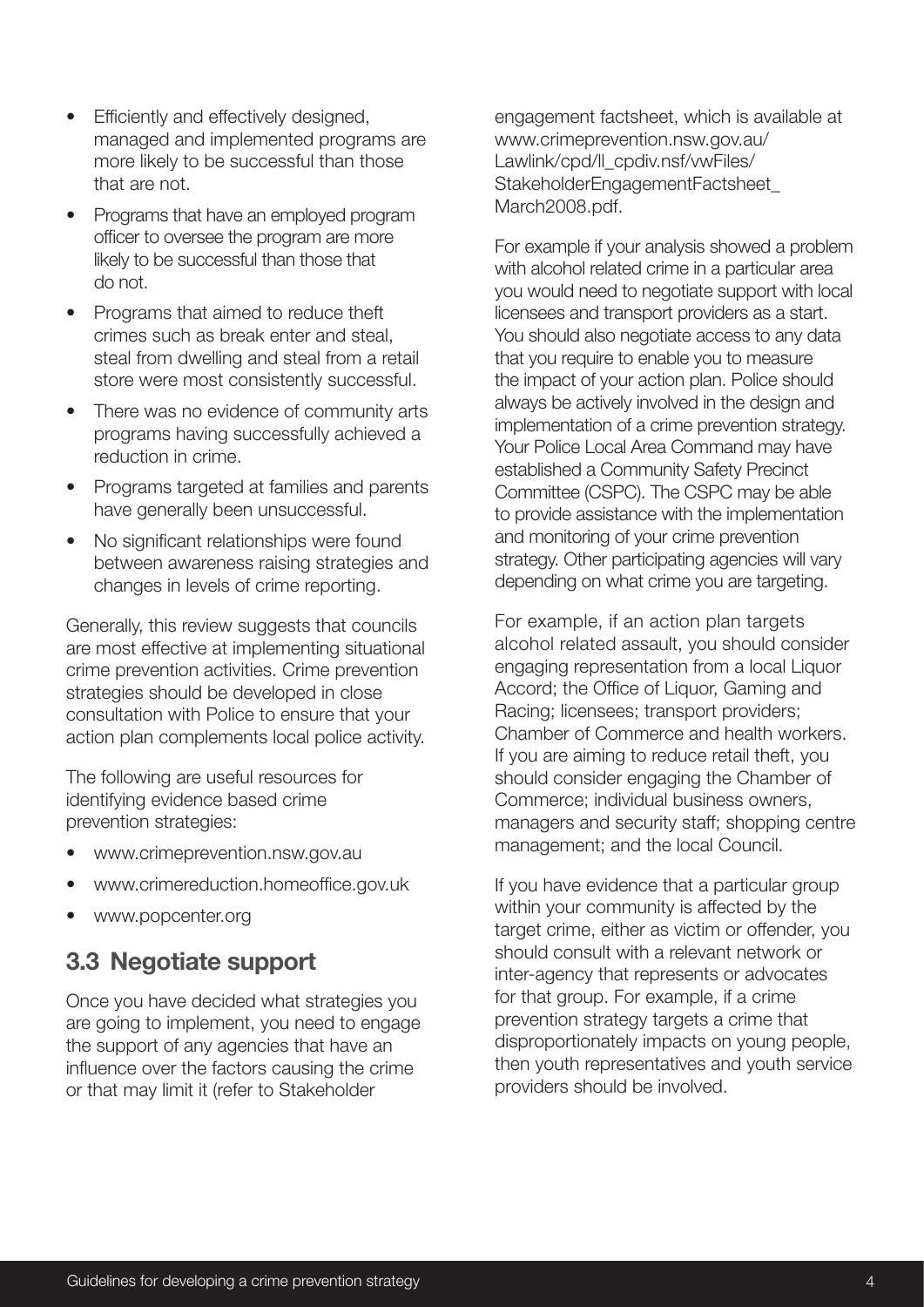If your crime prevention strategy targets a crime that impacts on the local Aboriginal community, representation should be sought from Council's Aboriginal Consultative Committee, your local Aboriginal Community Justice Group, Aboriginal Community Working Party or Aboriginal service inter-agency.

It is also important that you involve all relevant council staff, such as planning and maintenance staff and rangers. Often, councils can address local crime problems by training and utilising existing staff and services.

## 3.4 Develop your crime prevention strategy

A crime prevention strategy comprises a crime profile and an action plan summarising strategies designed to reduce the targeted crime(s).

#### Crime profile

A crime profile should clearly and concisely summarise your data analysis and situational analysis, providing a clear rationale for the selection of the target crime, and the selection of any target locations or groups within the community. It should also include details of the factors that were identified as contributing to the incidence of that crime in your community. It is important that your profile provides a rationale for the focus of the crime prevention strategy without stigmatising people or places within the community.

#### Action plan

The action plan should concisely summarise the actions and activities you have selected to reduce the specific target crime. Should you wish to highlight existing services or programs that can impact on the crime, these should be briefly referenced in an introduction. You should also provide details of any agencies or businesses that have committed to support

you to implement the action plan and give a brief explanation of why they were selected. Your strategy should focus on a small number of actions that can be implemented, as Councils with endorsed safer community compacts will be required to report every six months to the Attorney General on the status of each action in your crime prevention strategy.

For each strategy, you will need to detail:

- the target crime
- what the project will actually do
- a clear and measurable objective linked to a reduction in crime
- the rationale for the selected actions
- the role of lead agency and project partners
- clear performance measures and timeframes.

Your crime prevention strategy and action plan should be developed using the crime prevention strategy template (downloadable in Microsoft Word format from www.crimeprevention.nsw.gov. au/Lawlink/cpd/ll\_cpdiv.nsf/vwFiles/ CrimePreventionStrategyTemplate.doc). Electronic advice from key partners detailing their commitment and agreement must be submitted along with your plan.

#### 3.5 Implement and monitor your crime prevention strategy

Prior to implementation of your action plan, agreement should be sought from relevant agencies regarding access to data that will:

- enable the actions and projects to be appropriately targeted
- enable selection of appropriate participants or locations for your project, and
- assist with measurement of project outcomes.